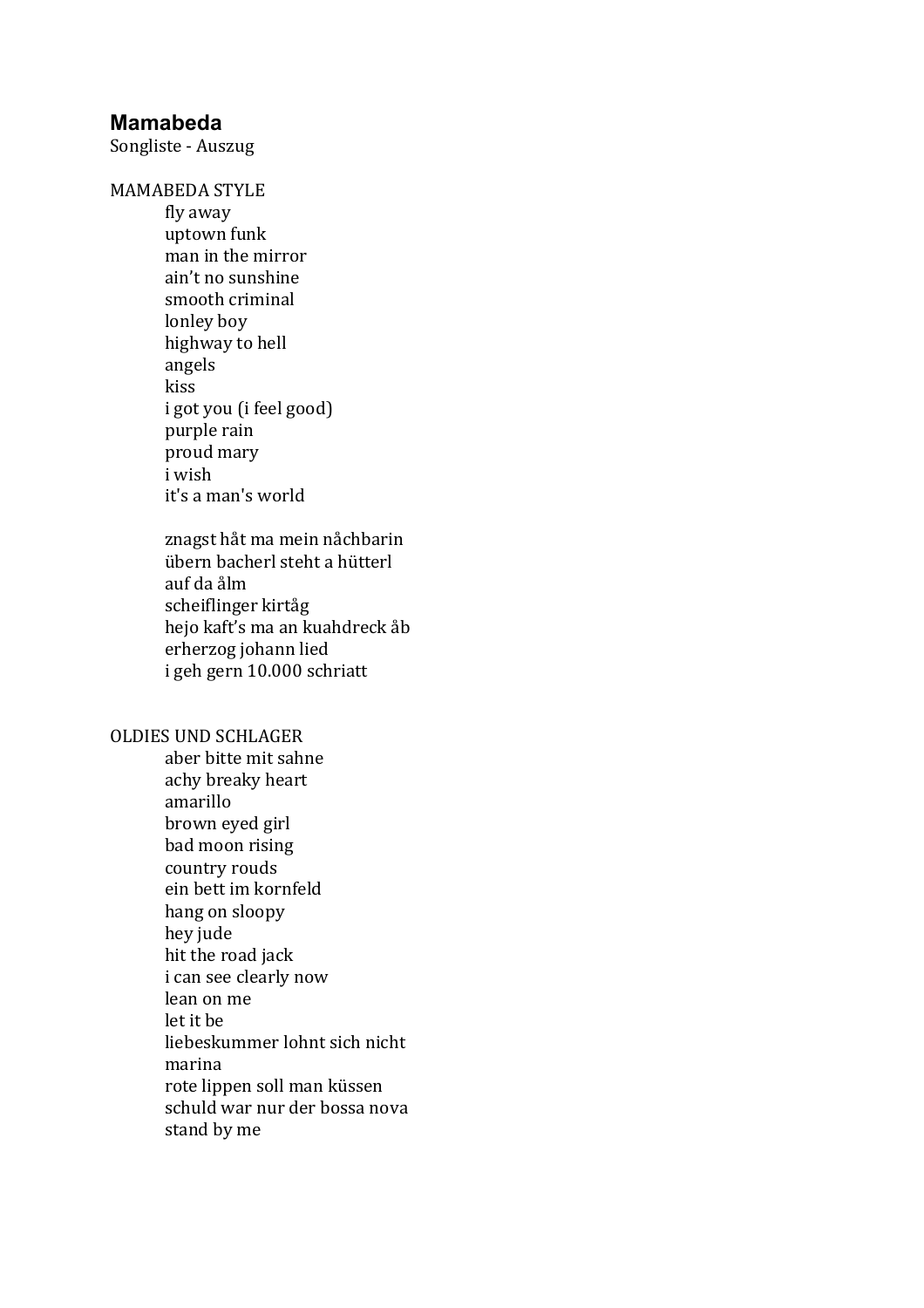#### **CHARTS**

auf uns happy sunday morning this love viva la vida yellow

#### **HITS**

billie iean delilah easy every breath you take everybody loves somebody faith have you ever seen the rain hit the road jack i shot the sheriff ironic man in the mirror rosanna wonderwall what's up

#### ROCK

don't stop me now i cant get no satisfaction somebody to love sweet child of mine unchain my heart you can leave your hat on mustang sally

# ROCK 'N' ROLL- BOOGIE - TWIST

blue suede shoes crazy little thing called love johnny be good let's twist again old time rock 'n' roll rock around the clock shake a tailfeather tutti frutti

### BALLADS

bed of roses i dont wanna miss a thing just the way you are thinking out loud